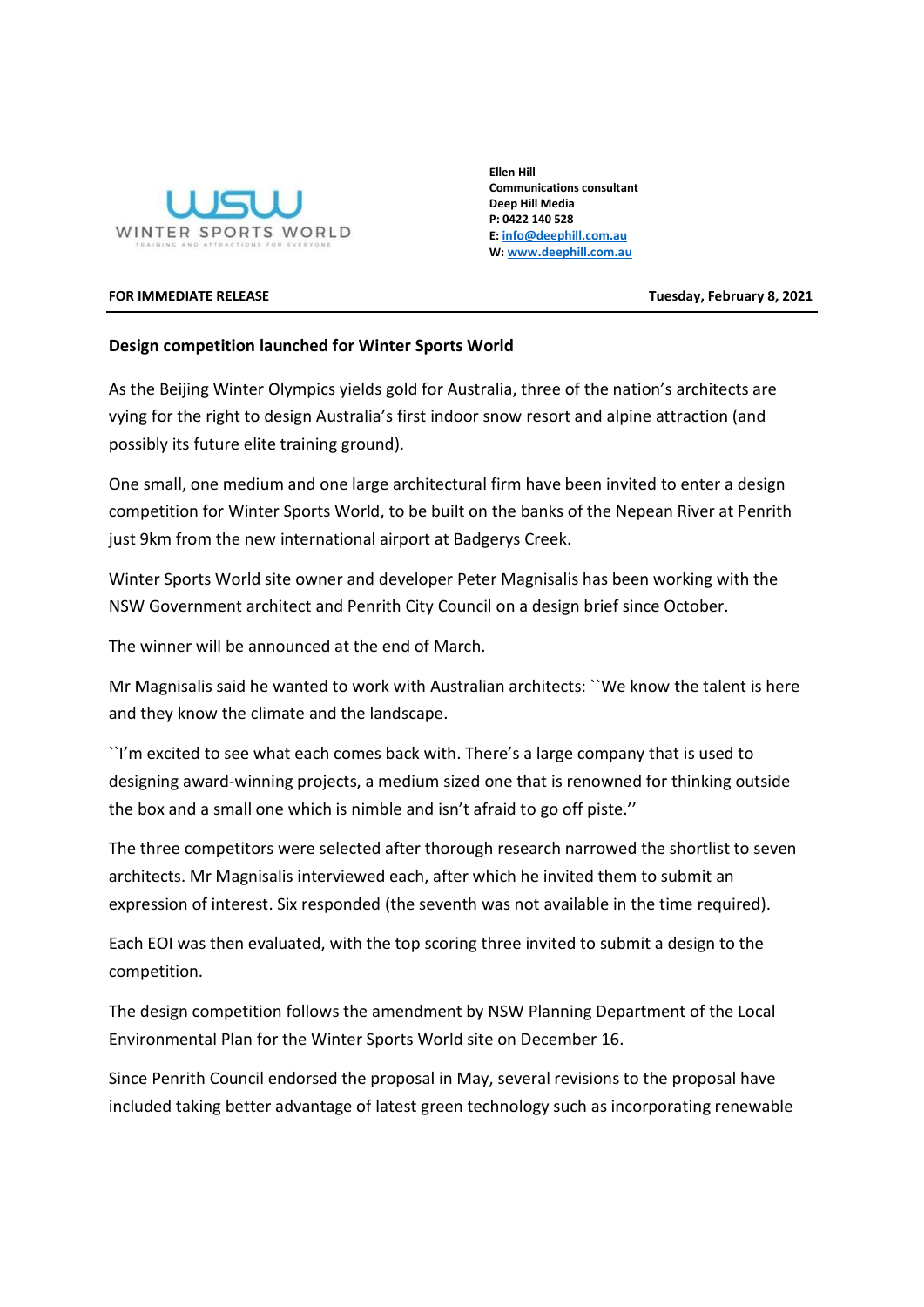and recycled materials, and thermal and energy efficiency methods in the design and running of the attraction, electric car charging points and an underground carpark.

Other modifications include amending the shape and size of the development so that all neighbours receive winter sun; revising the number of hotel rooms to 162; and removing the revolving restaurant to make way for the height required for the advanced ski run, although fine dining remains along with casual food options.

Mr Magnisalis is currently negotiating with internationally respected hotel management companies and restauranteurs.

Using real snow, the \$300 million development will include:

- A 300m advanced run for experienced athletes and a dedicated learn to ski run
- Olympic sized ice rink
- Competition venue for figure, ice hockey, speed skating and alpine skiing
- Ice climbing for mountaineer training
- 4.5-star 162-room hotel
- Restaurant and cafes with snow views

Currently a 2.35ha horse paddock located within the vibrant Riverlink Tourism Precinct at Penrith, the site will also include a Winter Wonderland snow play area, conference and function rooms.

Winter Sports World is expected to generate 900 new ongoing tourism jobs after construction and inject \$80 million a year into the local economy with 250,000 visitors annually.

The attraction will also attract international elite snow and ice athletes and provide a training venue for nine Olympic sports (alpine skiing, freestyle skiing, snow board, figure skating, ice hockey, speed skating, curling with the possibility of also catering for cross country and biathlon).

``I don't think it's a big stretch of the imagination to think that Winter Olympic stars of the future will be training at Winter Sports World,'' Mr Magnisalis said.

However, the development will be accessible and affordable to all with learn-to-ski classes, school and community group excursions and casual visits by locals encouraged.

The carbon-neutral design of the development by renowned eco-friendly architecture practice Environa Studio would set new environmental building benchmarks with features such as most advanced technology for capturing and reuse of free heat, roof solar system for electrical energy needs, insulation systems, non-toxic cooling and roof water harvesting for snow making.